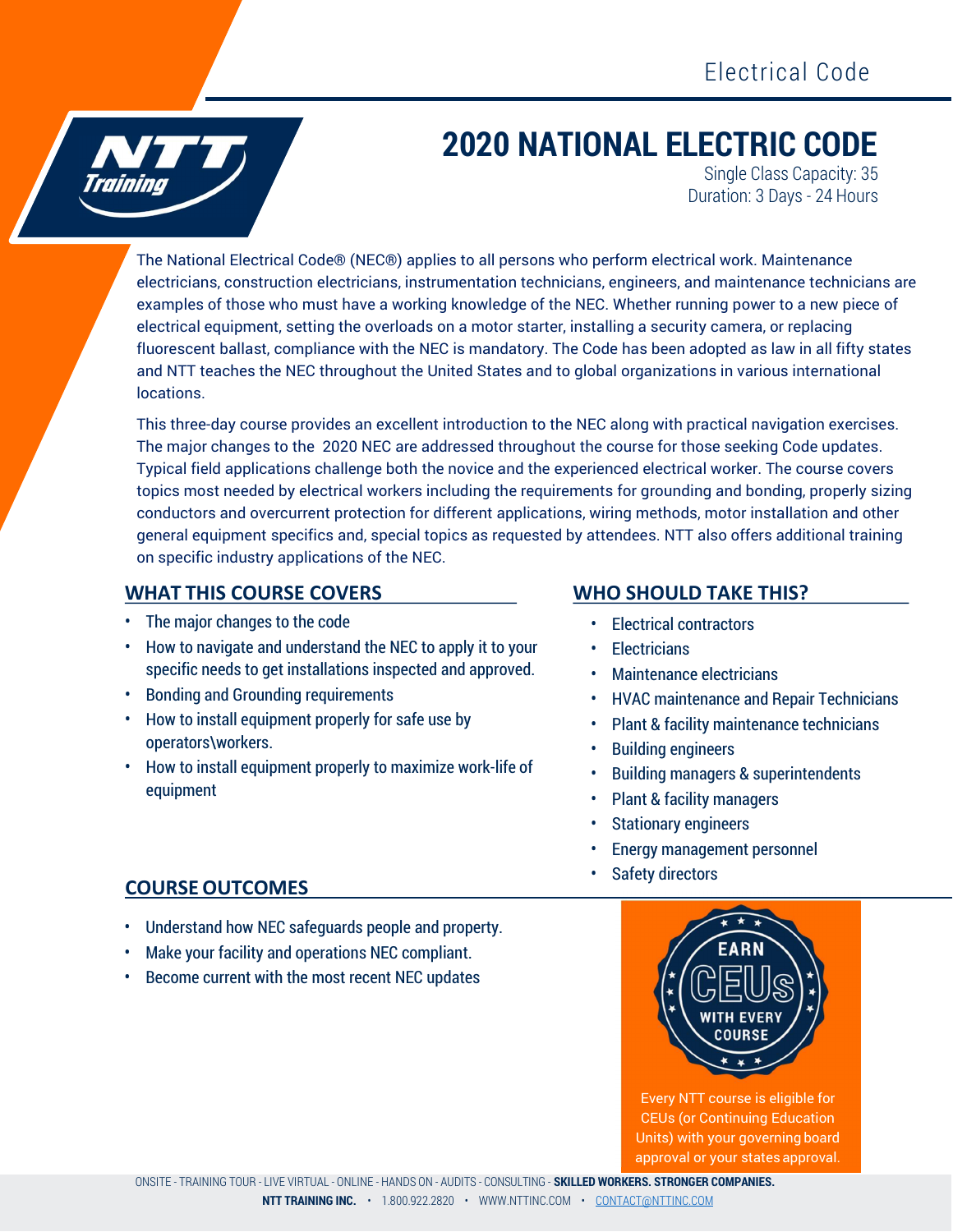## 2020 NATIONAL ELECTRIC CODE

Single Class Capacity: 35 Duration: 3 Days - 24 Hours

### COURSE AGENDA

#### INTRODUCTION AND OVERVIEW

- Successful Code navigation requires an overview of NEC purpose, content and layout, and how to identify changes.
- Basic requirements of Articles 90, 100, and 110. Termination and torque requirements, working spaces and, arc flash hazard labeling.

#### WIRING AND PROTECTION

- Branch circuits, feeders, fuses, circuit breakers are all parts of the distribution system that run from the utility service to the individual loads and all must be properly sized and installed.
- Chapter 2 in-depth information: Sizing feeders and branch circuits in facilities, overcurrent selection and sizing, surge arresters and protective devices.

#### WIRING METHODS AND MATERIALS

- Installing conductors, cables and conduits properly is necessary for an electrically safe installation.
- Chapter 3 in-depth topics: Ampacity calculations, box fill, pull-box sizing, cover requirements, typically used cables and conduit installation requirements and, cable tray.

### EQUIPMENT FOR GENERAL USE

- Everyday installation and maintenance electrical work is addressed on typical equipment, such as; motors, plant lighting, HVAC equipment, panelboards to switchgear and, industrial control panels.
- Selected articles from Chapter 4, Equipment for General Use: Motors, HVAC type equipment, Industrial control panel installation, typical commercial and industrial lighting applications, and requirements for panelboards, switchboards and switchgear.

#### SPECIAL OCCUPANCIES, EQUIPMENT AND CONDITIONS AND, COMMUNICATION SYSTEMS

- Based on student needs, specific industry topics are reviewed.
- Overview of typical articles include hazardous locations, temporary installations, emergency systems, fire alarm systems and some communications circuits